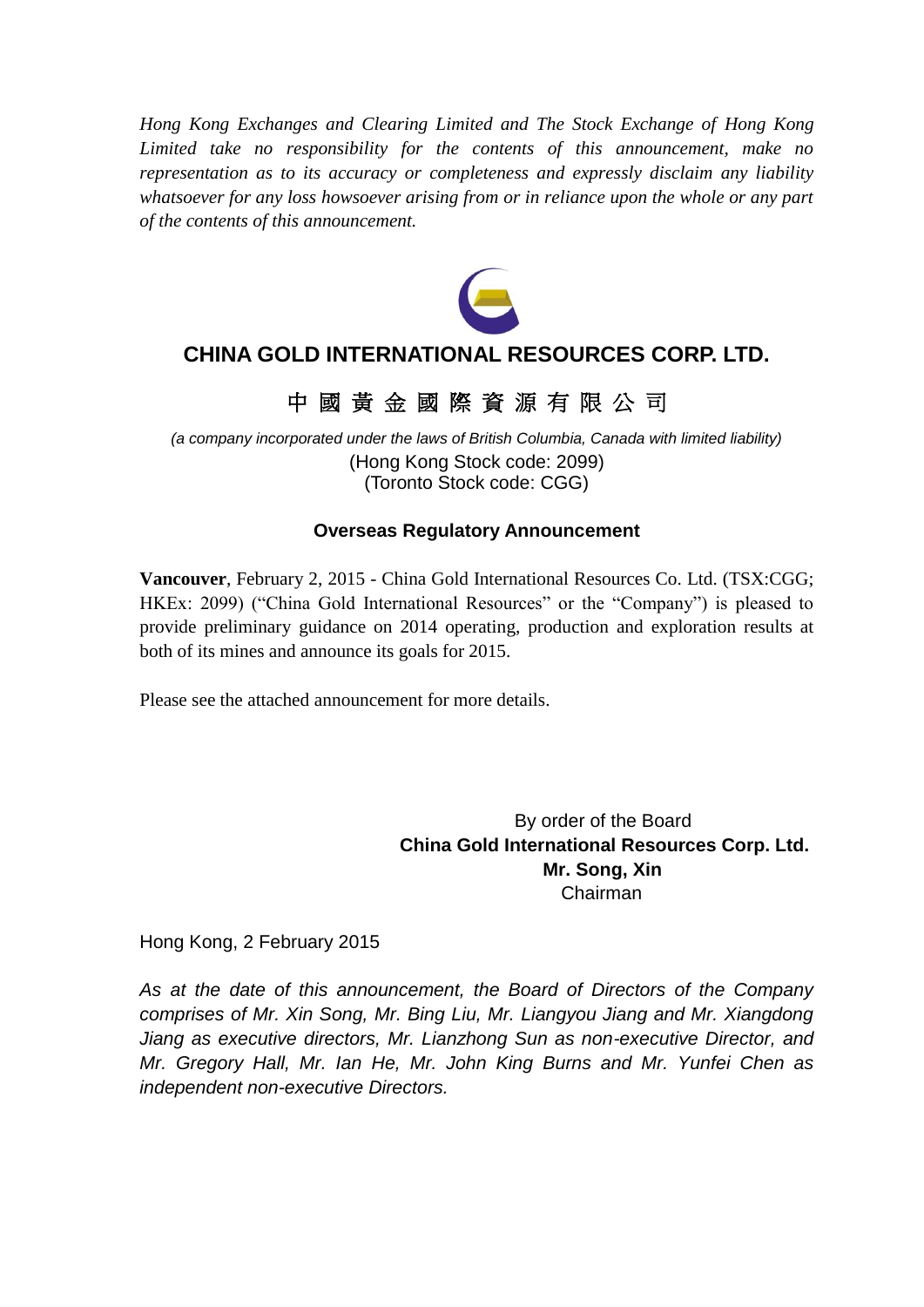

**\_\_\_\_\_\_**

#### **China Gold International Resources Provides Preliminary 2014 Operating, Production and Exploration Guidance and 2015 Outlook.**

*2014 production is growing and beating guidance*

VANCOUVER, February 2, 2015 - China Gold International Resources Co. Ltd. (TSX:CGG; HKEx: 2099) ("China Gold International Resources" or the "Company") is pleased to provide preliminary guidance on 2014 operating, production and exploration results at both of its mines and announce its goals for 2015.

#### *2014 Production Highlights - Gold:*

- The Company's consolidated gold production from both of its mines increased by 22% from 148,326 ounces in 2013 to 180,674 ounces in 2014 surpassing its previously announced 2014 guidance of 165,000 ounces.
- Gold production from the Chang Shan Hao Gold Mine ("CSH Mine" or "CSH") mine increased by 24% from 131,418 ounces in 2013 to 163,443 ounces in 2014.
- Most of the production increase was attributable to the Company increasing its mining rate from 30,000 tpd to 60,000 tpd to meet the newly expanded crushing capacity. The Company commenced commercial production on the facilities in October 2014 after successful test runs.
- Gold production from Jiama increased slightly by 2% from 16,908 ounces in 2013 to 17,231 ounces in 2014.

### *2014 Production Highlights - Copper:*

- Copper production from the Jiama Copper-Gold Polymetallic Mine ("Jiama Mine" or "Jiama") mine increased by 9% from 28,323,626 pounds in 2013 to 30,847,469 pounds in 2014. This is the fourth straight year of increasing production at the Jiama mine.
- The Company exceeded its previously announced 2014 expected copper production guidance of 28.6 million pounds.

Mr. Bing Liu, CEO of the Company, commented, "We delivered another year of growing production at both of our mines. Not only we are beating production guidance but we are also focusing on profitability and returns to our shareholders, while also remaining vigilant in monitoring our costs. Global economic factors give us hope about potential stability in the gold price. The Company is well financed, has a solid investment grade rating and is supported by its shareholders, including its largest shareholder China National Gold Group. We believe that these factors will assure our long-term success."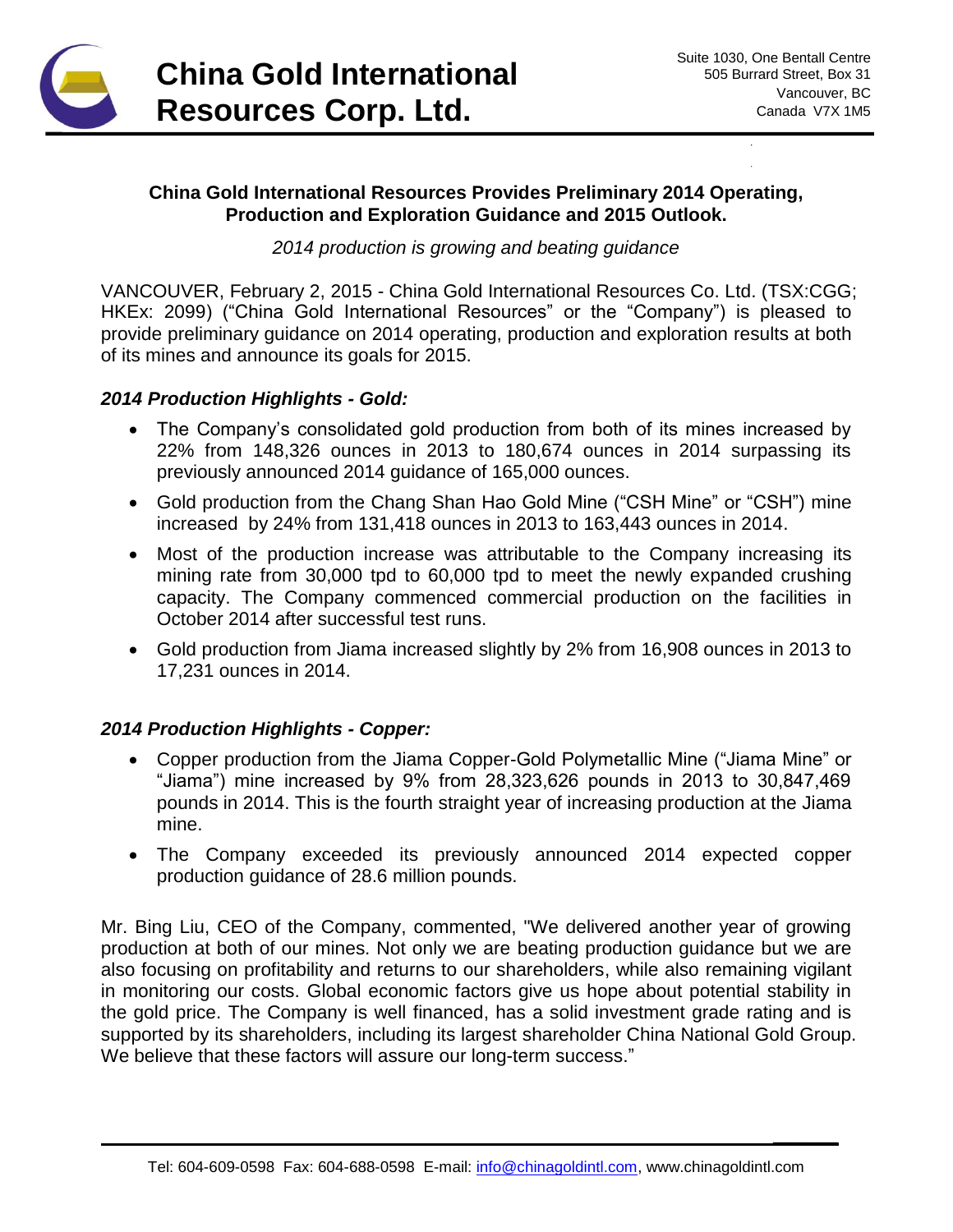# **China Gold International Resources Corp. Ltd.**

**\_\_\_\_\_\_**

#### *2015 Production and Operating Outlook:*

Organic growth, profitability and cost management and international expansion continue to be the Company's main goals for 2015. The Company plans to continue to work very closely with China National Gold, the largest gold producer in China and a major shareholder of the Company. We serve as an international expansion vehicle for China National Gold and one of our mandates from them is to acquire and further develop accretive, top-quality assets. We continue to leverage their financial capabilities and technical expertise to facilitate financing of those acquisitions and to develop them into profitable producers.

### *CSH Developments and Outlook:*

The 2015 gold production from the Company's CSH Mine is expected to be approximately 210,000 ounces.

As previously announced, gold production is expected to increase from its 2014 level of 163,443 ounces to about 260,000 ounces per annum by 2016.

#### *Jiama Developments and Outlook:*

The 2015 copper production for the Company is expected to be approximately 53 million pounds.

The 2015 gold production from the Jiama Mine is expected to be approximately 16,000 ounces.

Phase II expansion at the Jiama Mine is progressing as planned. The first stage of Phase II expansion facilities construction, including ore storage silo, crusher, mills floatation circuits, thickeners, and power and water supply systems was completed in the second quarter of 2014. This increased the mill processing capacity from 6,000 tpd to 26,000 tpd. The pre-striping for open pits and ore transportation system for the first stage of the Phase II production facility was completed in the second half of 2014. The new production facility is currently under testing.

The Company did not carry out any additional exploration at the Jiama Mine in 2014 as it focused on phase II expansion.

### *Final Year-End 2014 Results and Conference Call*

China Gold International Resources expects to report its Year-End 2014 Results on March 25, 2015 and the results will be available on the Company's website and SEDAR. In connection with the release, management will hold a conference call to discuss year-end results and performance. The Company will provide further details about precise timing of the release date and the call at a later date.